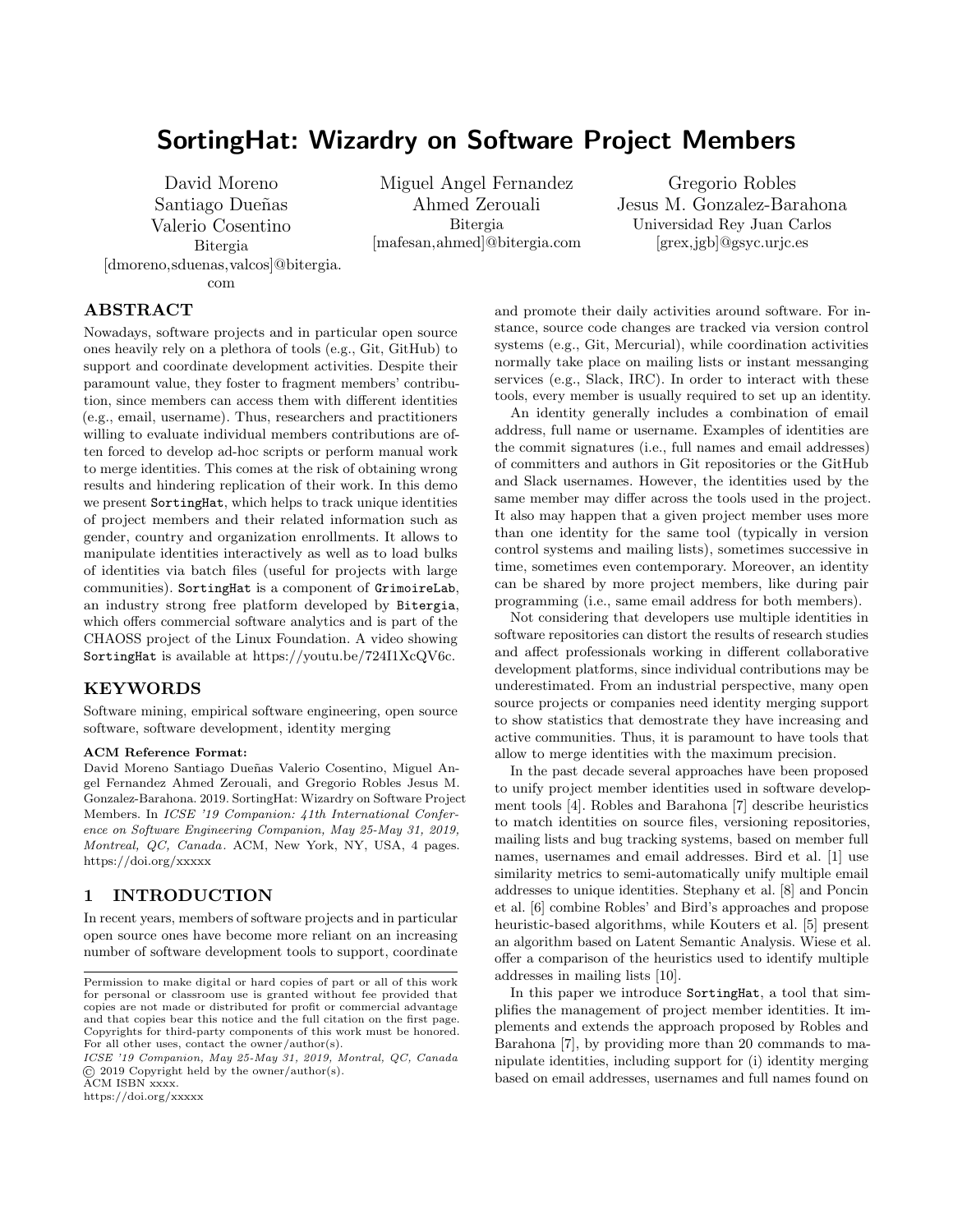ICSE '19 Companion, May 25-May 31, 2019, Montral, QC, Canada David Moreno et al.

<span id="page-1-2"></span>

Figure 1: Overview of the approach underlying SortingHat.

many tools used in software development, (ii) enrolling members to organizations for a given time span and (iii) gender assessment. SortingHat provides an easy-to-use shell, where commands can be interactively executed, and allows support for batch files to load large sets of identities. SortingHat functionalities can also be used through Hatstall, a web application that provides a graphical interface, thus granting no technical users to easily manage member identities. Both SortingHat and Hatstall are included in GrimoireLab, an industry strong free platform for software development analytics, part of the CHAOSS Linux Foundation project<sup>[1](#page-1-0)</sup>.

The remainder of the paper is organized as follows: Section [2](#page-1-1) describes the approach underlying SortingHat, Section [3](#page-2-0) shows how to install it and use it, Section [4](#page-3-8) presents how SortingHat's functionalities are exploited in Grimoire-Lab. Finally, Section [5](#page-3-9) ends the paper.

#### <span id="page-1-1"></span>2 OVERVIEW OF SORTINGHAT

SortingHat maintains a relational database with identities and related information extracted from different tools used in software development [\[3\]](#page-3-10). An identity is a tuple composed of a name, email, username and the name of the source from where it was extracted. Tuples are converted to unique identifiers (i.e., uuid), which provide a quick mean to compare identities among each other. By default, SortingHat considers all identities as unique ones. Heuristics take care to automatically merge identities based on perfect matches on (i) uuids, (ii) name, (iii) email or (iv) username. In case of a positive match, an identity is randomly selected as the unique one, and the other identities are linked to it.

Identities can be interactively manipulated via shell commands, which hide low-level implementation details to the user, thus decoupling the shell from the database technology in use. Then, each command is translated to one or more API calls in charge of dealing with the database specificities. Furthermore, identities can be loaded to SortingHat via batch files written in specific formats, thus speeding up identities imports for projects with large communities. Batch files are processed by parsers and inserted to the underlying database via API calls. Currently, the available parsers handle the

<span id="page-1-3"></span>

Figure 2: Overview of the SortingHat conceptual schema, where unique identities are the first-class citizens.

following formats: Gitdm, MailMap, Stackalytics and the formats used for Eclipse and Mozilla committers.

The overall view of SortingHat's approach is summarized in Figure [1.](#page-1-2) It is composed of three components: Database, Commands and API.

#### 2.1 Database

SortingHat relies on open source technologies to store and manipulate identity information. It uses MySQL for storage and SQLAlchemy to bridge database relations into objects. The conceptual schema of the SortingHat database is shown in Figure [2.](#page-1-3) At its heart, there are the unique identities (i.e., Uidentities) of project members. Every unique identity can have more than one Identities, which are found in the software development tools of the project. They are described by the attributes name, email and username, plus the source where it was found (e.g., Git, GitHub) and the last date when its attributes were modified or when it was (un)linked to a unique identity (i.e., *last\_modified*). Furthermore, a unique identity has a Profile and a list of Enrollments. A profile includes a summary of the project member such as name, *email*, whether it is a bot (i.e.,  $is\_bot$ ), gender, and optionally the Country information (based on the ISO 3166 standard).

Enrollments express temporal relationships (i.e., start and end date attributes) between unique identities and Organizations. Thus, organizations and unique identities can have more than one enrollments over time, but a given enrollment exists only for an organization and a unique identity. Organizations are defined by a name and can belong to different domains (i.e., Domains organizations). A domain represents affiliation relationships between organizations (i.e., is\_top\_domain). This is the case of large open source foundations like Linux and Mozilla, where several organizations contribute to.

Finally, organization names or identities with specific email addresses, usernames or full names can be easily excluded from SortingHat by registering their values in a Matching blacklist. The filter associated to the blacklist is executed every time an identity is inserted to the database or modified.

<span id="page-1-0"></span><sup>1</sup>https://chaoss.community/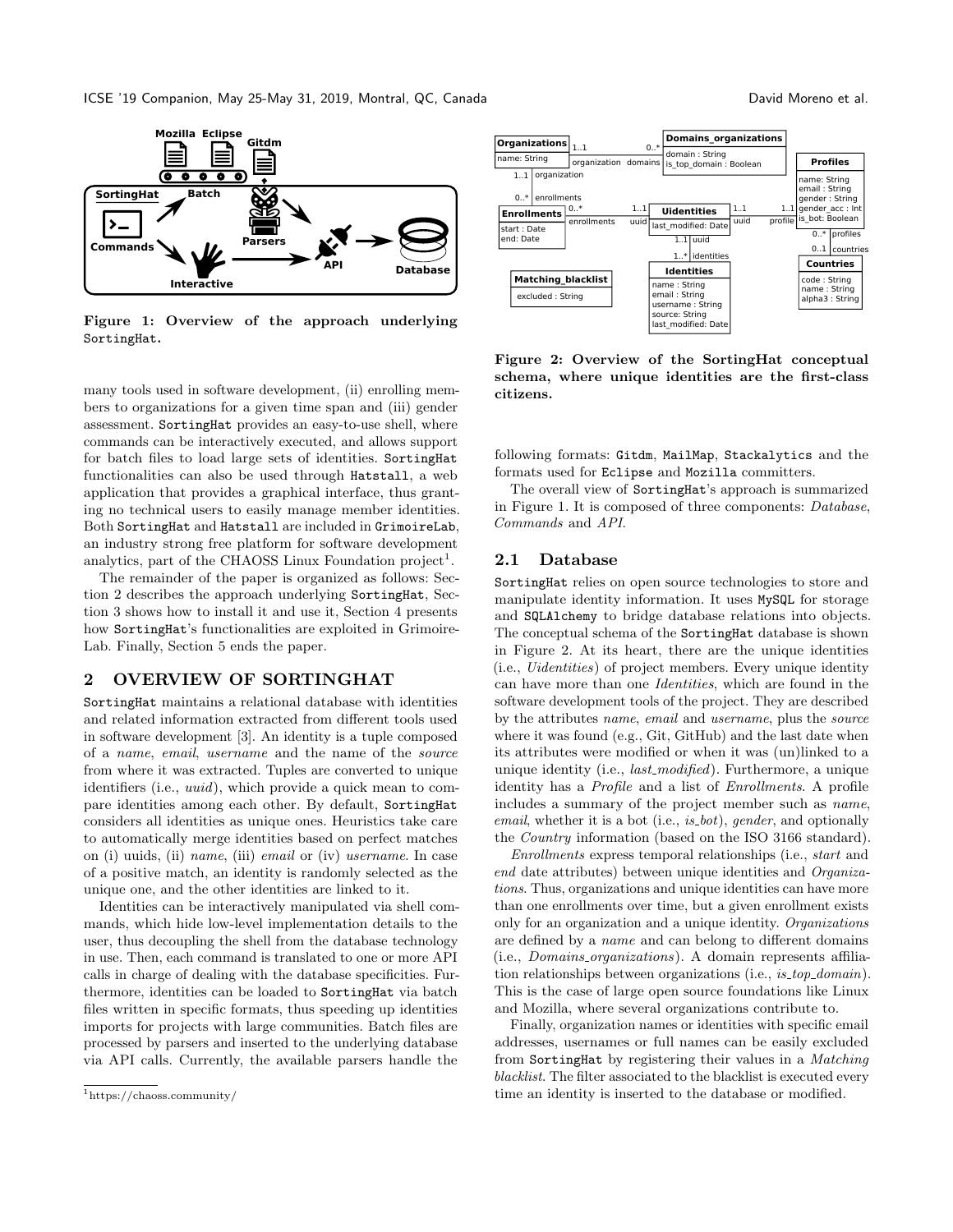### 2.2 Commands

 ${\tt SortingHat}$  provides more than  $20$  $20$  commands<sup>2</sup> to manipulate identities data. The list below summarizes the common ones, which involve *manual* and *heuristic-based* operations.

- ∙ Manual operations
	- Add: add identities.
	- Show: show information about identities.
	- Profile: edit profile (e.g., update gender).
	- Remove: delete an identity.
	- Merge: merge unique identities.
	- Move: move an identity into a unique identity<sup>[3](#page-2-2)</sup>.
	- Orgs: list, add or delete organizations and domains.
	- Enroll: enroll identities into organizations.
	- Withdraw: unlink identities from organizations.
- ∙ Heuristic-based operations
	- Unify: merge identities using a matching algorithm.
	- Affiliate: enroll unique identities to organizations using email addresses and top/sub domains.
	- Autoprofile: auto complete profiles with emails and names found on the tools used in the project.
	- Autogender: auto complete gender information using the **genderize.io**  $\mathrm{API}^4$  $\mathrm{API}^4$ .

# 2.3 API

The shell commands are processed by the SortingHat API, which is based on a three-layer architecture that promotes modularization and decoupling. The first layer consists of basic methods that interact with the database and implement CRUD operations such as additions, deletions or searches (e.g., find organization). The second layer contains *composed* methods, which leverage on the basic methods. This is the case of move identity, which retrieves two identities and update their information. Finally, the top layer includes complex methods that have a one-to-one correspondence with the shell commands. They rely on composed methods.

# <span id="page-2-0"></span>3 SORTINGHAT IN ACTION

This section describes how to install and use SortingHat, highlighting its main features.

#### 3.1 Installation

SortingHat has been developed in Python and tested mainly on GNU/Linux platforms. There are several ways for installing SortingHat on your system (from pip, Docker or source code) which are detailed in the SortingHat repository.

#### 3.2 Use

Once installed, SortingHat can be used as a stand-alone program, a Python library, or via HatStall.

<span id="page-2-4"></span>Listing 1: Using SortingHat as a program.

```
# Adding identities<br>$ sortinghat add --
            xxxxx<sub>p</sub> ----------<br>2 sortinghat add --name "Harry Potter"<br>--email "hpotter@horwarts.edu" --source git
               3 - email " hpotter@hogwarts.edu"
        New identity Oca..c1 added<br>$ sortinghat add --name "Har
  5 $ sortinghat add -- name " Harry Potter "
6 -- username " harryp " -- source github
             New identity 11c...ab added
  8 $ sortinghat add --name "H. Potter"<br>9 --username "harryp" --source slack
10 New identity 23d \ldots r2 added
11 # Listing identities<br>12 $ sortinghat show 0
\begin{array}{c|c|c|c|c} \hline \text{12} & \text{13} & \text{4} & \text{5} & \text{5} & \text{6} & \text{6} \\ \text{13} & \text{14} & \text{15} & \text{16} & \text{6} & \text{6} \\ \text{16} & \text{17} & \text{18} & \text{18} & \text{6} & \text{6} \\ \hline \end{array}unique identity Oca..c1
\begin{array}{c|c} 14 & \textbf{Profitile:} \dots \\ 15 & \textbf{Identity:} \end{array}\begin{array}{c|c} 15 & \text{Identities} \\ 16 & \text{Oca., c1 Hz} \end{array}16 0 ca..c1 Harry Potter hpotter@hogwarts.edu - git<br>17 # Merge identities
17 | # Merge identitie<br>18 | $ sortinghat merg
18 \vert $ sortinghat merge Oca..c1 11c..ab<br>19 Unique identity Oca..c1 merged on
19 Unique identity Oca..c1 merged on 11c..ab<br>20 \# Unify identities
20 \parallel # Unify identities<br>21 \parallel $ sortinghat unify
            sortinghat unify --sources github slack --matcher username
22 Total unique identities processed 2
```


✆

✆

```
from sortinghat import api
    \det add_identity (\operatorname{cls}, \operatorname{db}, identity, backend):
3 ...
      uuid = api.add_identity (db, backend, identity ['email'],
5 identity ['name '], identity ['username '])
6 profile = {" name ": .. , " email ": identity [ 'email ']}
7 ...
8 api . add_organization (db , identity [ 'company '])
9 api . add_enrollment ( db , uuid , identity [ 'company '], ...)
      return uuid
```
3.2.1 Stand-alone program. Using SortingHat as standalone program requires only some basic knowledge of GNU/Linux shell commands. Listing [1](#page-2-4) shows how easy it is to add, list and merge identities. As can be seen, the command add accepts name, email, username and data source (e.g., git) of the identity to be inserted. The command show prints profile data and the list of identities linked to the unique identifier passed as input. Finally, the command merge allows to perform a manual merge on two identities using as input their unique identifiers, while the command unify automatically merges unique identities on a set of optional data sources using heuristics (e.g., perfect matches on usernames).

3.2.2 Python library. Including SortingHat functionalities to Python scripts and applications is easy, since the user only needs some basic knowledge of Python. Currently, SortingHat is integrated in  $ELK^5$  $ELK^5$ , which is an ElasticSearch wrapper, part of GrimoireLab, used to insert and process Perceval data [\[3\]](#page-3-10). Listing [2](#page-2-6) shows how information related to identities is uploaded to SortingHat via ELK. The method add identity uses the SortingHat API calls to add identities, organizations, enrollments.

3.2.3 HatStall. SortingHat functionalities are also available via HatStall, a Web application written in Django, a popular framework for Web development in Python. HatStall provides an intuitive graphical interface to perform operations over a SortingHat database. It is fully open source,

<span id="page-2-1"></span><sup>2</sup>A complete list and description of the commands is available at [https://github.com/chaoss/grimoirelab-sortinghat.](https://github.com/chaoss/grimoirelab-sortinghat)

<span id="page-2-2"></span> $3$ Note that when the Move operation is executed over the same identity, it allows to unmerge the identity from its unique identity.

<span id="page-2-3"></span> ${}^{4}$ Genderize.io assesses the gender of a first name. However, SortingHat allows to modify the result with other genders not covered by the API.

<span id="page-2-5"></span><sup>5</sup>https://github.com/chaoss/grimoirelab-elk